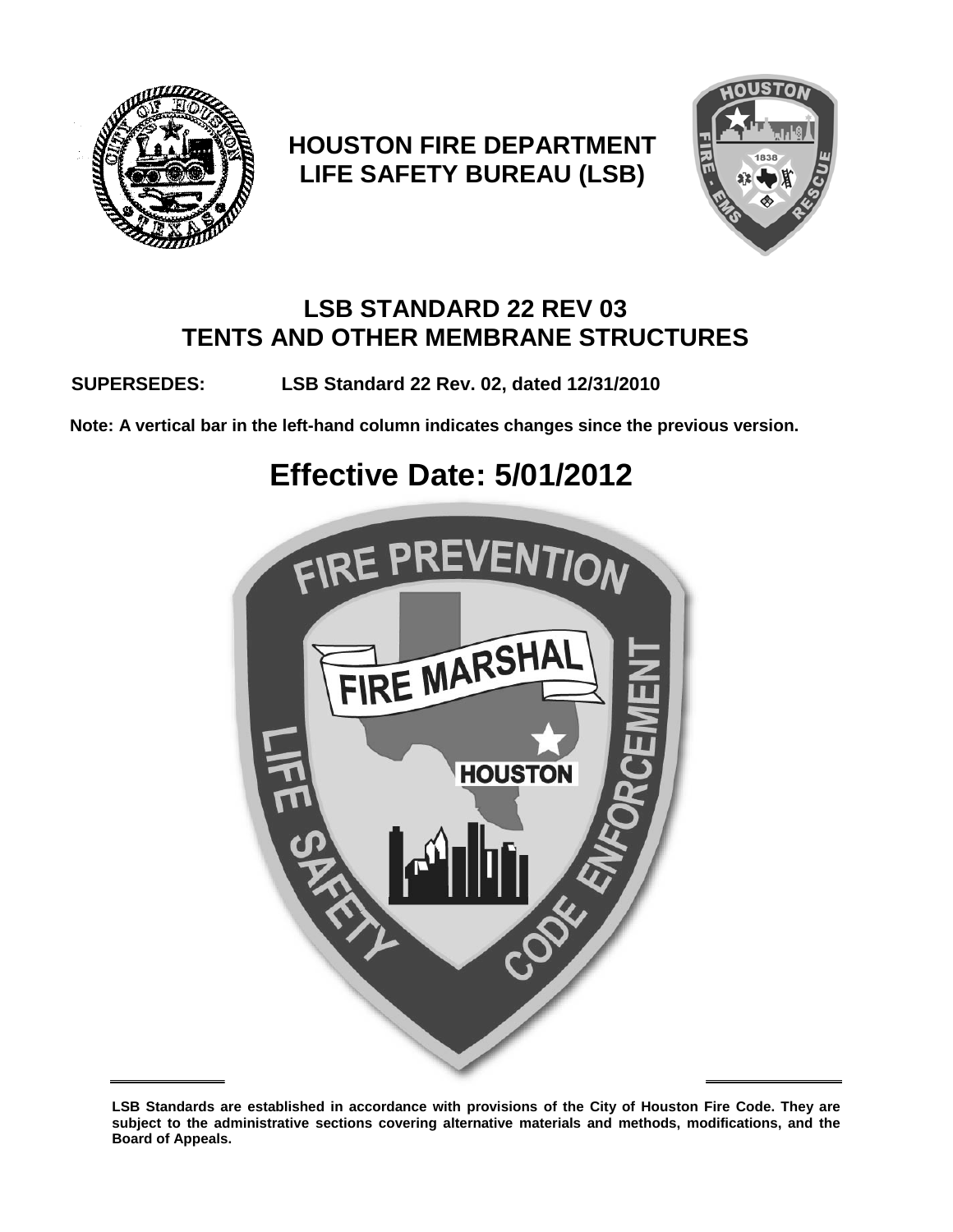#### **Table of Contents**

| 22.4.2 Location of structures in excess of 15,000 square feet in area 3 |  |
|-------------------------------------------------------------------------|--|
|                                                                         |  |
|                                                                         |  |
|                                                                         |  |
|                                                                         |  |
|                                                                         |  |
|                                                                         |  |
|                                                                         |  |
|                                                                         |  |
|                                                                         |  |
|                                                                         |  |
|                                                                         |  |
|                                                                         |  |
|                                                                         |  |
|                                                                         |  |
|                                                                         |  |
|                                                                         |  |
|                                                                         |  |
|                                                                         |  |
|                                                                         |  |
|                                                                         |  |
|                                                                         |  |
|                                                                         |  |
|                                                                         |  |
|                                                                         |  |
|                                                                         |  |
|                                                                         |  |
|                                                                         |  |
|                                                                         |  |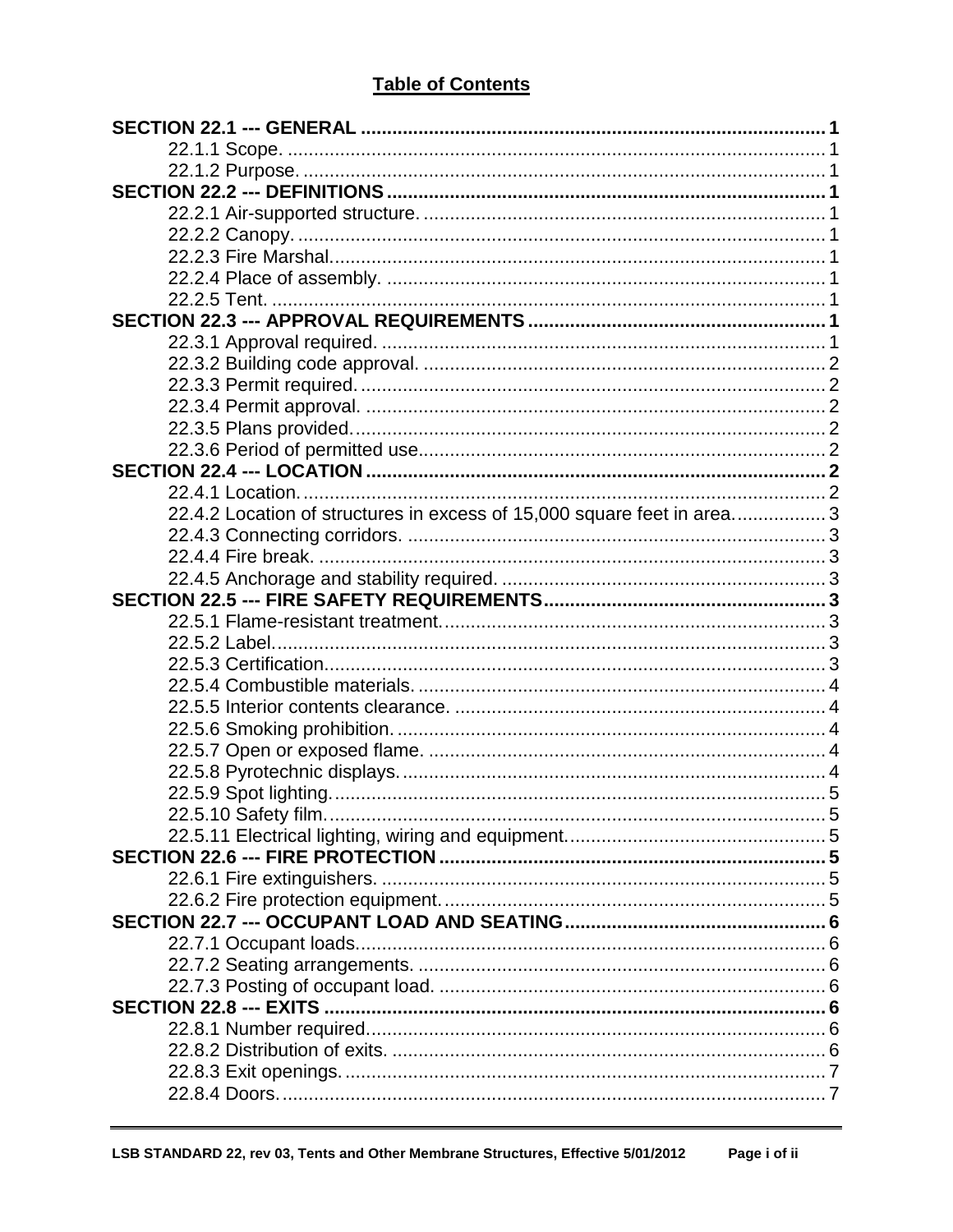| SECTION 22.10 --- FLAMMABLE AND COMBUSTIBLE LIQUIDS 9 |  |
|-------------------------------------------------------|--|
|                                                       |  |
|                                                       |  |
|                                                       |  |
|                                                       |  |
|                                                       |  |
|                                                       |  |
|                                                       |  |
|                                                       |  |
|                                                       |  |
|                                                       |  |
|                                                       |  |
|                                                       |  |
|                                                       |  |
|                                                       |  |
|                                                       |  |
|                                                       |  |
|                                                       |  |
|                                                       |  |
|                                                       |  |
|                                                       |  |
|                                                       |  |
|                                                       |  |
|                                                       |  |
|                                                       |  |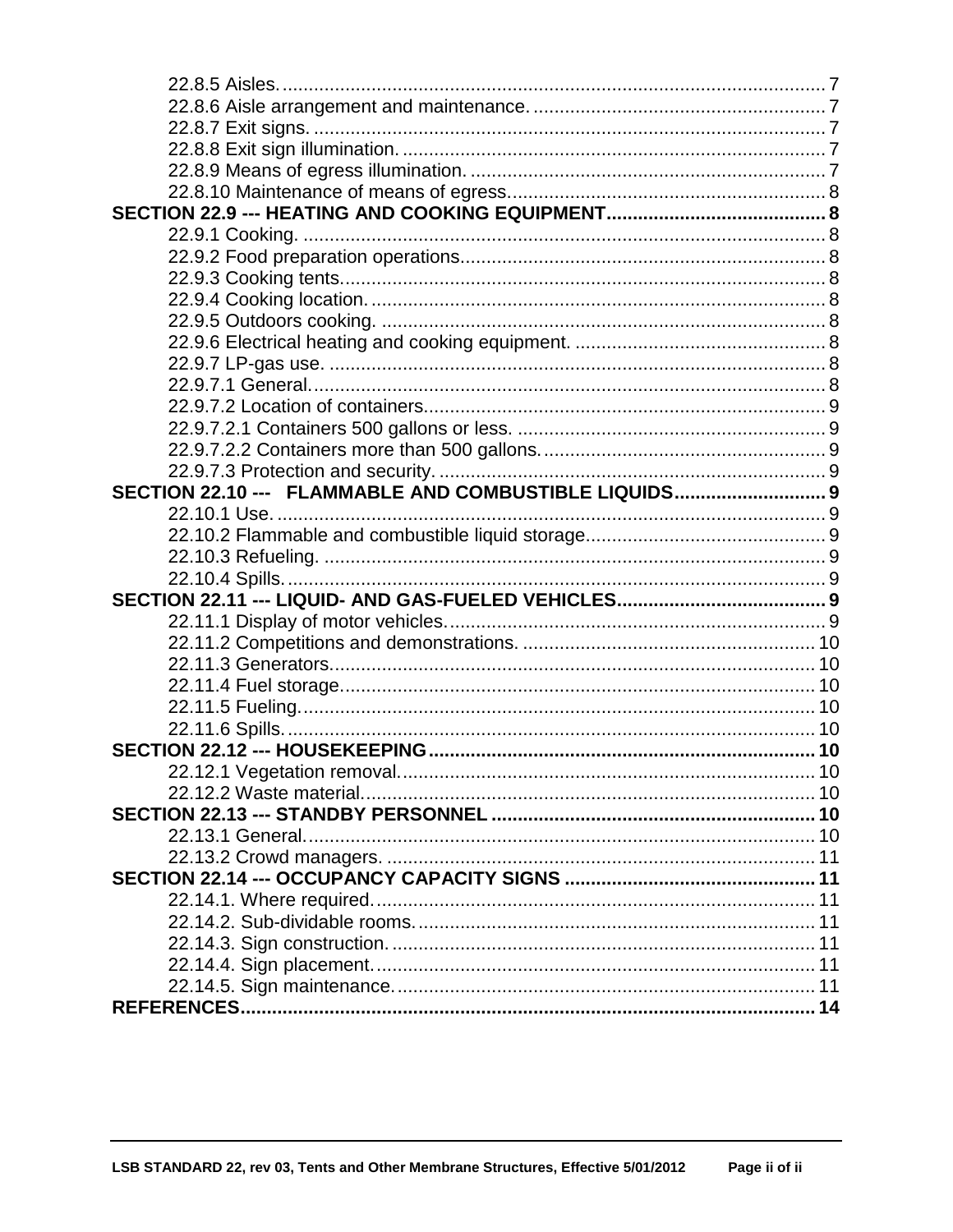#### **LSB STANDARD 22 Rev 03 TENTS AND OTHER MEMBRANE STRUCTURES**

#### <span id="page-3-0"></span>**SECTION 22.1 --- GENERAL**

#### <span id="page-3-1"></span>**22.1.1 Scope.**

Use of tents, canopies, and air-supported, air-inflated or tensioned membrane structures within the City of Houston shall be in accordance with the "*City of Houston Fire Code"* (*Fire Code*) and this standard.

#### <span id="page-3-2"></span>**22.1.2 Purpose.**

This standard shall provide guidelines on the use of and permitting requirements for temporary tents or other membrane structures.

#### <span id="page-3-3"></span>**SECTION 22.2 --- DEFINITIONS**

#### <span id="page-3-4"></span>**22.2.1 Air-supported structure.**

A structure wherein the shape of the structure is attained by air pressure and occupants of the structure are within the elevated pressure area.

#### <span id="page-3-5"></span>**22.2.2 Canopy.**

A structure, enclosure or shelter constructed of fabric or pliable materials supported by any manner, except by air or the contents it protects, and is open without sidewalls or drops on 75 percent or more of the perimeter.

#### <span id="page-3-6"></span>**22.2.3 Fire Marshal.**

The Fire Marshal or duly authorized representative.

#### <span id="page-3-7"></span>**22.2.4 Place of assembly.**

For the purposes of this standard, a place of assembly shall include a circus, carnival, tent show, theater, skating rink, dance hall, religious observance, benefit functions or other such assembly purposes in or under which 50 or more persons gather for any purpose.

#### <span id="page-3-8"></span>**22.2.5 Tent.**

A structure, enclosure or shelter constructed of fabric or pliable material supported by any manner except by air or the contents that it protects.

#### <span id="page-3-9"></span>**SECTION 22.3 --- APPROVAL REQUIREMENTS**

#### <span id="page-3-10"></span>**22.3.1 Approval required.**

Tents, canopies, and membrane structures having an area of 1200 square feet or more, shall not be erected, operated or maintained for any purpose without first obtaining a permit and approval from the Fire Marshal.

#### **Exception:**

1. Tents used exclusively for recreational camping purposes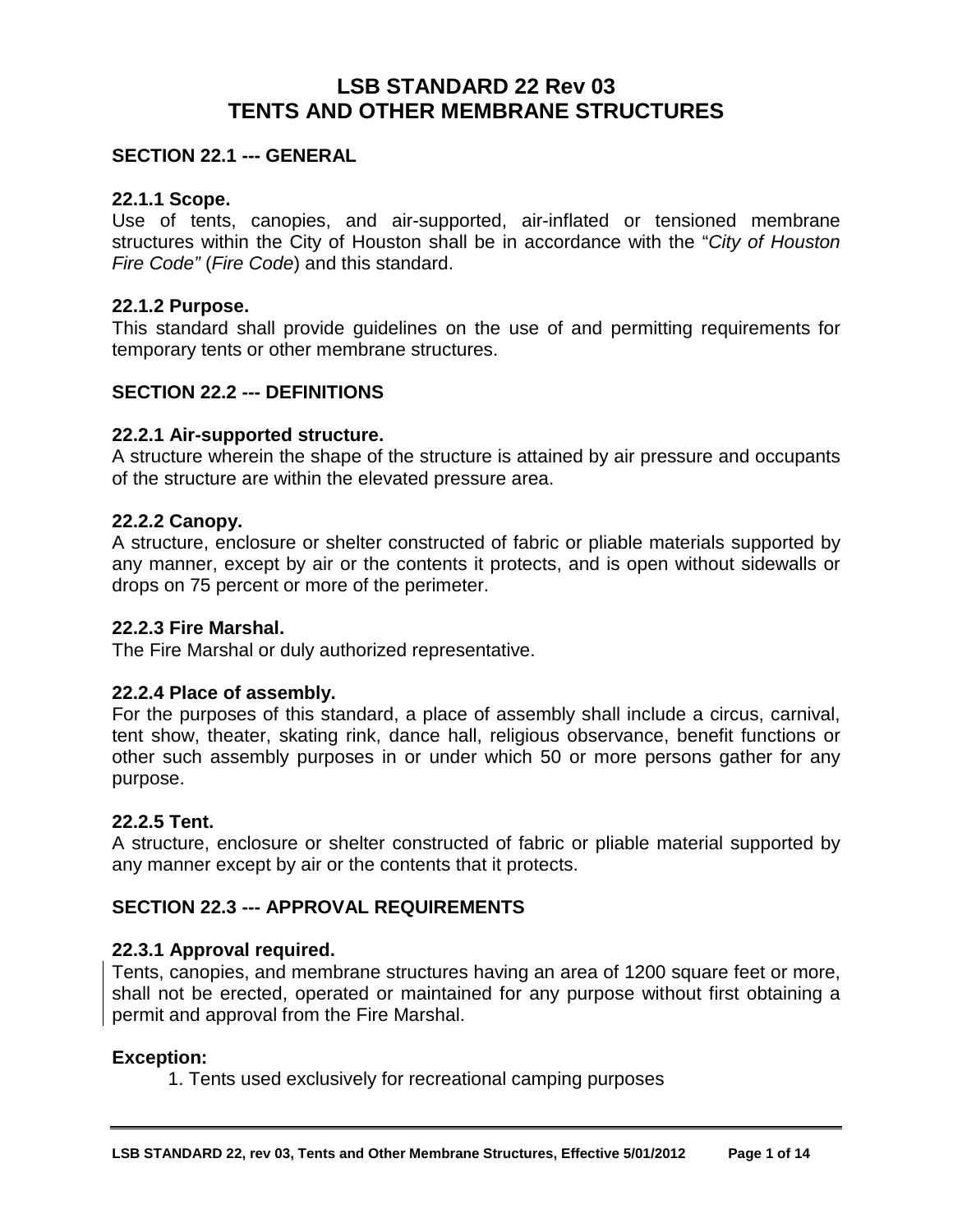#### <span id="page-4-0"></span>**22.3.2 Building code approval.**

Tents and other membrane structures having an area in excess of 1200 square feet intended to be erected for other than temporary public assembly use shall have approval by the City of Houston Building Official. Where the tent or other membrane structure occupies the same property with other buildings or structures, those buildings or structures shall have posted on site an approved *Certificate of Occupancy* issued in accordance with the *Building Code.*

#### <span id="page-4-1"></span>**22.3.3 Permit required.**

A Fire Marshal Approval is required to erect a tent and other membrane structures having an area of 1,200 square feet or more, for any purpose. Permit applications submitted less than 5 business days prior to the event will incur special handling fees.

#### **Permit Office contact information for Tents or Membrane Structures is as follows:**

The Houston Permitting Center 1002 Washington Avenue Houston, Texas 77007 Hours of operation: 8:00 a.m. to 3:30 p.m. Central Time Monday through Friday Office phone (832)394-8811 To Email Customer Service Questions: [hfd.permitoffice@houstontx.gov](mailto:hfd.permitoffice@houstontx.gov) Link to City Wide Fee Schedule: [www.houstoncityfees.org](http://www.houstoncityfees.org/)

#### <span id="page-4-2"></span>**22.3.4 Permit approval.**

#### <span id="page-4-3"></span>**22.3.5 Plans provided.**

Where tents, canopies, air-supported, air-inflated or tensioned membrane structures are used for assembly with an occupant load of 50 or more, or used for temporary display or storage of goods and merchandise, detailed site and floor plans shall be provided with each permit application. The site and floor plan shall indicate details of the fire and emergency vehicle access, means of egress facilities, seating capacity, arrangement of the seating, location of stages, and location and type of heating, cooking and electrical equipment.

#### <span id="page-4-4"></span>**22.3.6 Period of permitted use.**

Temporary tents, air-supported, air-inflated or tensioned membrane structures and canopies shall be not used for any purpose for a period of *more than 180 days* within a 12-month period on a single premise.

#### <span id="page-4-5"></span>**SECTION 22.4 --- LOCATION**

#### <span id="page-4-6"></span>**22.4.1 Location.**

Temporary membrane structures, tents, canopies, air-supported, or air-inflated structures shall not be located within 20 feet of lot lines, buildings, other temporary membrane structures, other tents and canopies, parked vehicles or internal combustion engines. For the purpose of determining required distances, support ropes and guy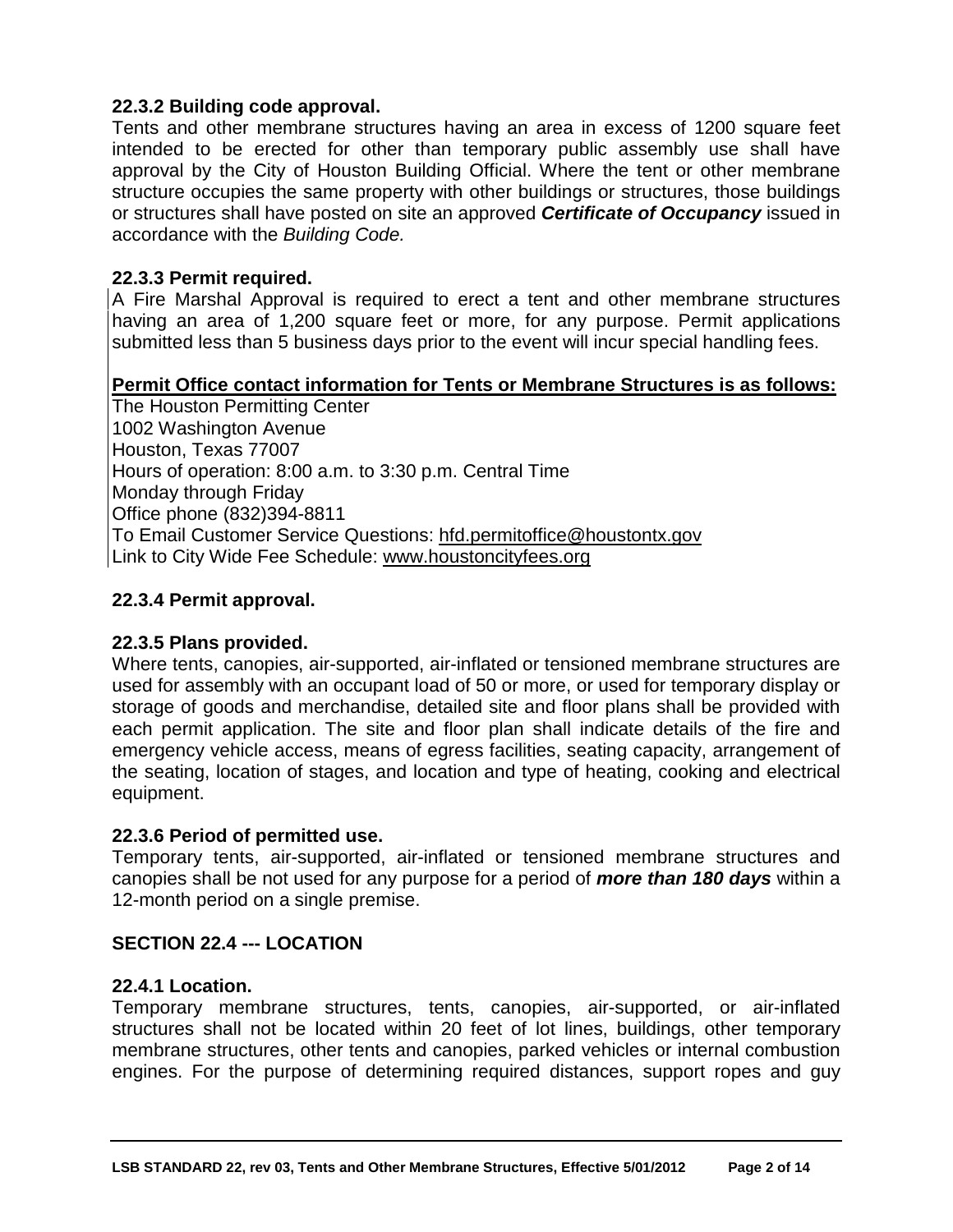wires shall be considered as part of the temporary membrane structure, tent or canopy. For exceptions see the *Fire Code*

#### <span id="page-5-0"></span>**22.4.2 Location of structures in excess of 15,000 square feet in area.**

Tents, air-supported, air-inflated or tensioned membrane structures having an area of 15,000 square feet or more shall be located not less than 50 feet from any other tent or structure as measured from the side wall of the tent unless joined together by a corridor.

#### <span id="page-5-1"></span>**22.4.3 Connecting corridors.**

Tents, air-supported, air-inflated or tensioned membrane structures are allowed to be joined together by means of corridors. Exit doors shall be provided at each end of such corridor. On each side of such corridor and approximately opposite each other, there shall be provided openings not less than 12 feet wide.

#### <span id="page-5-2"></span>**22.4.4 Fire break.**

An unobstructed fire break passageway or fire road not less than 12 feet wide and free from guy ropes or other obstructions shall be maintained on all sides of all tents, air supported, air-inflated or tensioned membrane structures unless otherwise approved by the Fire Marshal.

#### <span id="page-5-3"></span>**22.4.5 Anchorage and stability required.**

Tents, air-supported, air-inflated or tensioned membrane structures and their appurtenances shall be adequately roped, braced and anchored to withstand the elements of weather and prevent against collapsing. Documentation of structural stability shall be furnished to the Fire Marshal on request.

#### <span id="page-5-4"></span>**SECTION 22.5 --- FIRE SAFETY REQUIREMENTS**

#### <span id="page-5-5"></span>**22.5.1 Flame-resistant treatment.**

Before a permit is granted, the owner or owner's agent shall provide the Fire Marshal a certificate issued by an approved testing laboratory, certifying that the tents, airsupported, air-inflated or tensioned membrane structures and their appurtenances, sidewalls, drops and tops of temporary membrane structures, canopies, tarpaulins, floor coverings, bunting, combustible decorative materials and effects, including sawdust when used on floors or passageways, shall be composed of flame-resistant material or shall be treated with a flame retardant in an approved manner and meet the requirements for flame resistance as determined in accordance with NFPA 701, and that such flame resistance is effective for the period specified by the permit.

#### <span id="page-5-6"></span>**22.5.2 Label.**

Temporary membrane structures, tents or canopies shall have a permanently affixed label bearing the identification of size and fabric or material type. Label shall be located so as to be readily accessible and legible.

#### <span id="page-5-7"></span>**22.5.3 Certification.**

An affidavit or affirmation shall be provided to the Fire Marshal, and a copy shall be retained on the premises on which the tent or air-supported structure is located and be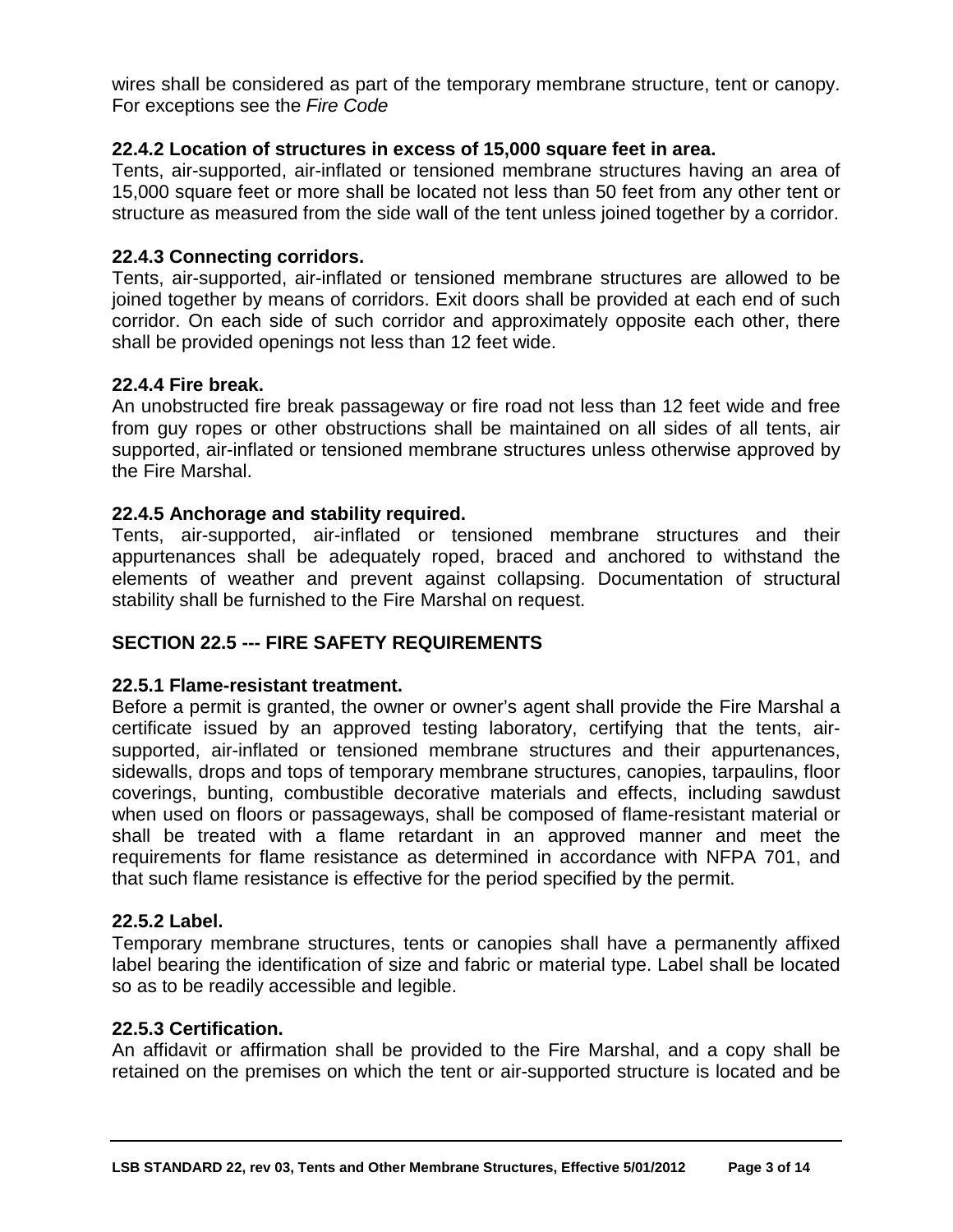readily available for inspection by the Fire Marshal. The affidavit shall attest to the following information relative to the flame resistance of the fabric:

- 1. Names and address of the owners of the tent or air-supported structure.
- 2. Date the fabric was last treated with flame-resistant solution.
- 3. Trade name or kind of chemical used in treatment.
- 4. Name of person or firm treating the material.
- 5. Name of testing agency and test standard by which the fabric was tested.

#### <span id="page-6-0"></span>**22.5.4 Combustible materials.**

Hay, straw, shavings or similar combustible materials shall not be located within any tent or air-supported structure containing an assembly occupancy. Sawdust and shavings utilized for a public performance or exhibit may be permitted, provided the sawdust and shavings are dampened with water so that dust is not produced from the sawdust or shavings. Combustible materials shall not be permitted under stands or seats at any time. The areas within and adjacent to the tent or air-supported structure, shall be maintained clear of all combustible materials or vegetation that could create a fire hazard within 20 feet from the structure. Combustible trash shall be removed at least once a day from the structure and stored in approved containers located at least 20 feet from the structure.

**Exception:** the materials necessary for the daily feeding and care of animals.

#### <span id="page-6-1"></span>**22.5.5 Interior contents clearance.**

There shall be a minimum clearance of at least 3 feet between the fabric envelope and all contents located inside the air-supported structure.

#### <span id="page-6-2"></span>**22.5.6 Smoking prohibition.**

Smoking shall not be permitted in tents or air supported structures. Approved "No Smoking" signs shall be conspicuously posted at all entrances into and exits from the tent or air supported structure, at any location where alcoholic beverages may be dispensed, and in accordance with the *Fire Code*.

#### <span id="page-6-3"></span>**22.5.7 Open or exposed flame.**

Open flame or other devices emitting flame, fire or heat or any flammable or combustible liquids, gas, charcoal or other cooking device or any other unapproved devices shall not be permitted inside or located within 20 feet of the tent, air-supported, air-inflated or tensioned membrane structures while open to the public unless approved by the Fire Marshal.

#### <span id="page-6-4"></span>**22.5.8 Pyrotechnic displays.**

Pyrotechnic displays shall not be used within 100 feet of tents, canopies, air-supported, air-inflated or tensioned membrane structures.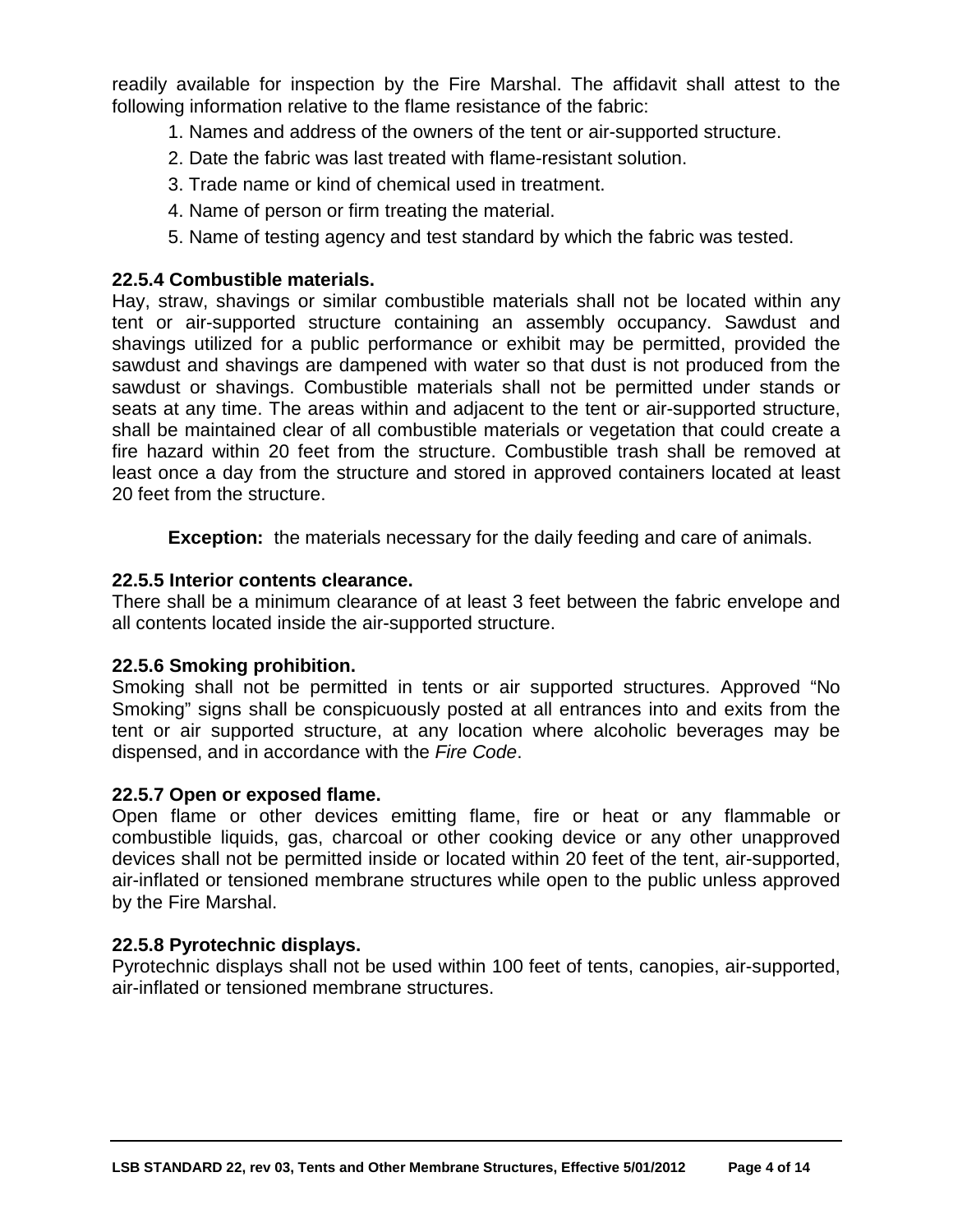#### <span id="page-7-0"></span>**22.5.9 Spot lighting.**

Spot or effect lighting shall only be by electricity, and all combustible construction located within 6 feet of such equipment shall be protected with approved noncombustible insulation not less than 9.25 inches thick.

#### <span id="page-7-1"></span>**22.5.10 Safety film.**

Motion pictures shall not be displayed in tents, air-supported, air-inflated or tensioned membrane structures unless the motion picture film is safety film.

#### <span id="page-7-2"></span>**22.5.11 Electrical lighting, wiring and equipment.**

All electrical lighting, wiring and equipment shall comply with the *Electrical Code*. Temporary wiring shall be in accordance with the Electrical Code, and shall not be affixed to metal supports of a tent, canopy, air-supported, air-inflated or tensioned membrane structure except in a manner approve by the Fire Marshal. Extension cord and multi-adapter use shall be in accordance the *Fire Code*. All decorative and/or seasonal lighting wiring and devices shall be UL (or similarly approved) Listed.

#### <span id="page-7-3"></span>**SECTION 22.6 --- FIRE PROTECTION**

#### <span id="page-7-4"></span>**22.6.1 Fire extinguishers.**

Listed portable fire extinguishers shall be provided in every tent, canopy, air-supported, air-inflated or tensioned membrane structure as follows:

- 1. 200-500 square feet of floor area: One 2-A:10-B:C rated portable fire extinguisher. 501-1000 square feet of floor area: Two 2-A:10-B:C rated portable fire extinguisher. Each additional 2000 square feet of floor area or fraction thereof: One 2-A:10-B:C rated portable fire extinguisher.
- 2. At least one 40-B:C rated portable fire extinguisher shall be provided for each kitchen, mess hall, power generator or transformer and at locations where flammable and combustible liquids are used, stored or dispensed, and as required by the Fire Marshal.
- 3. All fire extinguishers shall have a current annual inspection tag by an approved licensed fire protection equipment company.
- 4. Portable fire extinguishers shall be maintained in a fully charged and operable condition.
- 5. Portable fire extinguishers shall be conspicuously located where they will be readily accessible and immediately available in the event of fire. Preferably they shall be located along normal unobstructed paths of travel, including exits from areas.

#### <span id="page-7-5"></span>**22.6.2 Fire protection equipment.**

Fire hose lines, water supplies and other auxiliary fire equipment shall be maintained at the site in such numbers and sizes as required by the Fire Marshal.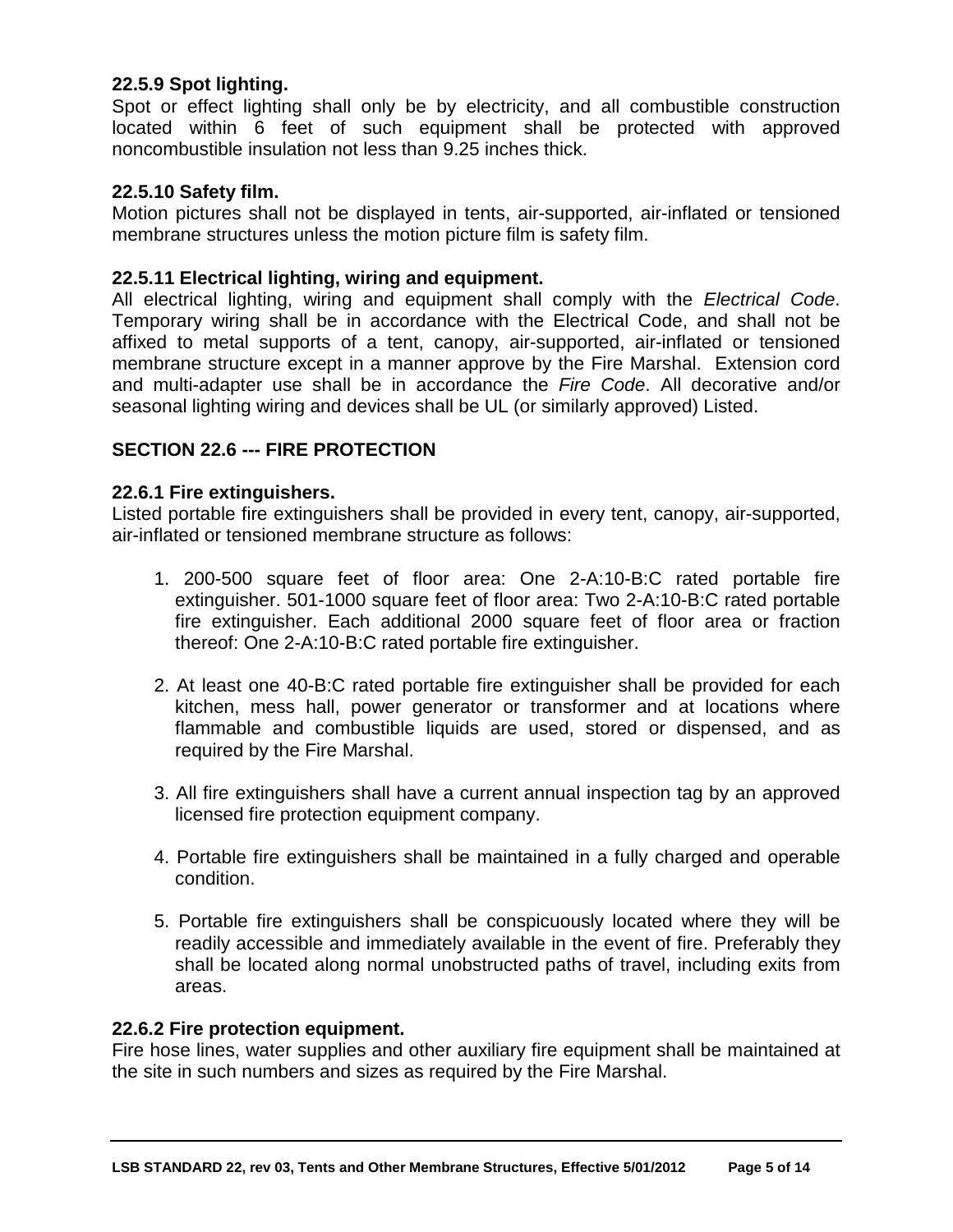#### <span id="page-8-0"></span>**SECTION 22.7 --- OCCUPANT LOAD AND SEATING**

#### <span id="page-8-1"></span>**22.7.1 Occupant loads.**

The occupant load allowed in an assembly structure, or portion thereof, shall be determined in accordance with the *Fire Code*.

#### **Maximum Floor Area Allowance Per Occupant:**

Assembly without fixed seats;

| Concentrated (chairs only—not fixed) = $7$ sq ft per person |                         |
|-------------------------------------------------------------|-------------------------|
| Standing space                                              | $= 5$ sq ft per person  |
| Un-concentrated (tables and chairs)                         | $= 15$ sq ft per person |

#### <span id="page-8-2"></span>**22.7.2 Seating arrangements.**

Seating in tents, canopies, air-supported, air-inflated or tensioned membrane structures, temporary membrane structures shall be in accordance with the *Fire Code*.

#### <span id="page-8-3"></span>**22.7.3 Posting of occupant load.**

Where a tent, canopy, air-supported, air-inflated or tensioned membrane structure is used for assembly with an occupant load of 50 or more, the occupant load of the tent, canopy, air-supported, air-inflated or tensioned membrane structure shall be posted in a conspicuous place, near the main access doorway. Posted signs shall be of an approved legible design, constructed of weather resistant materials and indicating the number of occupants permitted within the tent, canopy, air-supported, air-inflated or tensioned membrane structure. Posted signs shall be maintained by the owner or authorized agent.

#### <span id="page-8-4"></span>**SECTION 22.8 --- EXITS**

#### <span id="page-8-5"></span>**22.8.1 Number required.**

Tents, canopies, air-supported, air-inflated or tensioned membrane structures, temporary membrane structures or usable portion thereof shall have at least one exit and not less than the number of exits required by the *Fire Code*. The widths of means of egress required shall be divided approximately equally among the separate means of egress. The total width of means of egress in inches shall not be less than the total occupant load served by a means of egress multiplied by 0.2 inches per person. (See Table 22.8 of Appendix A)

#### <span id="page-8-6"></span>**22.8.2 Distribution of exits.**

Exits shall be spaced at approximately equal intervals around the perimeter of the tent, canopy, air-supported, air-inflated or tensioned membrane structure, temporary membrane structure, and shall be located such that all points are 100 feet or less from an exit.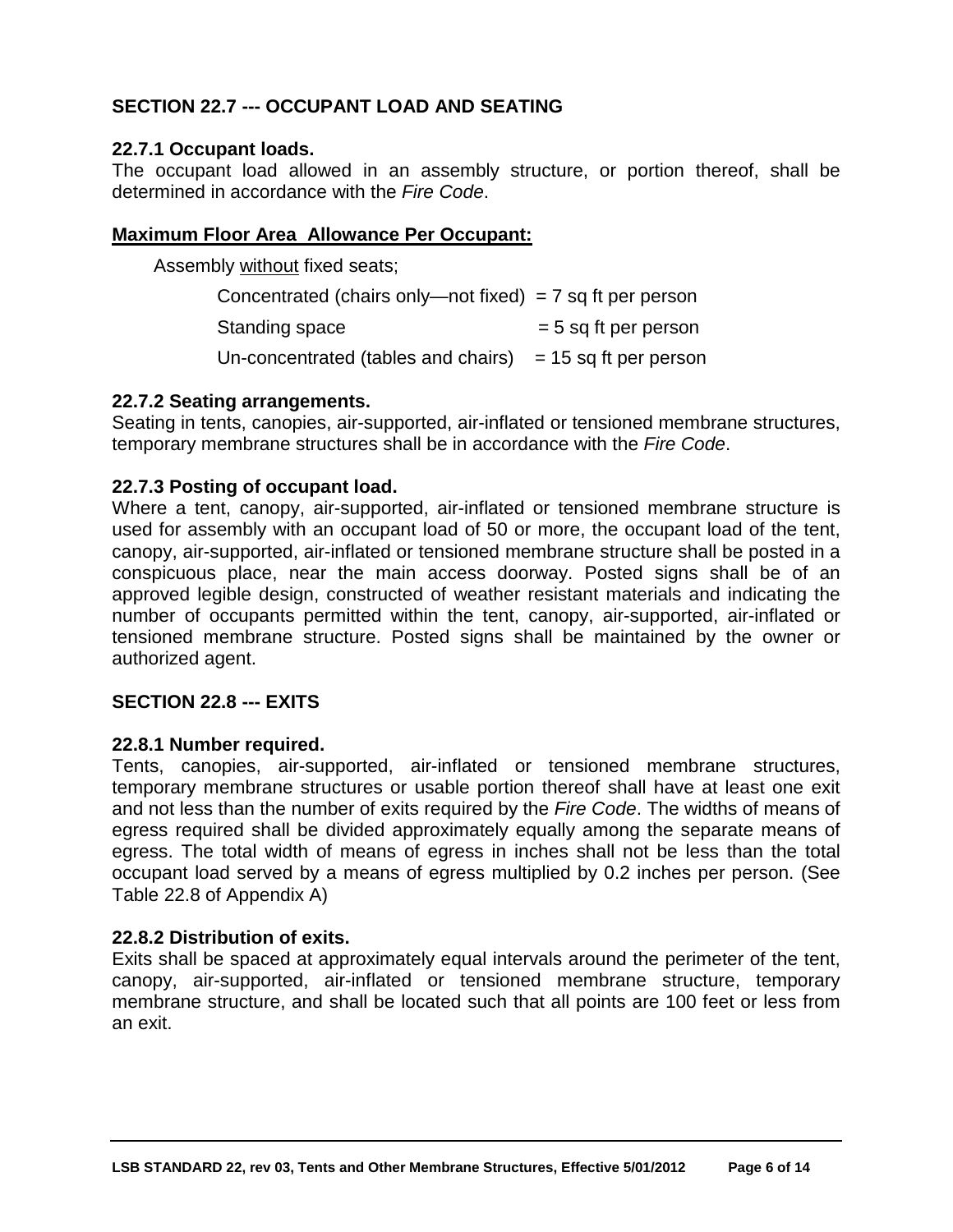#### <span id="page-9-0"></span>**22.8.3 Exit openings.**

Exit openings from tents shall remain open unless covered by a flame-resistant curtain. The curtain shall comply with the following requirements:

- 1. Curtains shall be free sliding on a metal support. The support shall be a minimum of 80 inches above the floor level at the exit. The curtains shall be so arranged that, when open, no part of the curtain obstructs the exit.
- 2. Curtains shall be of a color, or colors, that contrast with the color of the tent.

#### <span id="page-9-1"></span>**22.8.4 Doors.**

Exit doors shall swing in the direction of exit travel. To avoid hazardous air and pressure loss, such doors shall be automatic-closing against operating pressures. Opening force at the door edge shall not exceed 15 pounds.

#### <span id="page-9-2"></span>**22.8.5 Aisles.**

The width of aisles without fixed seating shall be in accordance with the following:

- 1. In areas serving employees only, the minimum aisle width shall be 24 inches.
- 2. In public areas, smooth-surfaced, unobstructed aisles having a minimum width of not less than 44 inches shall be provided from seating areas, and aisles shall be progressively increased in width to provide, at all points, not less than 1 foot of aisle width for each 50 persons served by such aisle at that point.

#### <span id="page-9-3"></span>**22.8.6 Aisle arrangement and maintenance.**

The arrangement of aisles shall be subject to approval by the Fire Marshal and shall be maintained clear at all times during occupancy.

#### <span id="page-9-4"></span>**22.8.7 Exit signs.**

Exits shall be clearly marked. Exit signs shall be installed at required exit doorways and where otherwise necessary to indicate clearly the direction of egress when the exit serves an occupant load of 50 or more.

#### <span id="page-9-5"></span>**22.8.8 Exit sign illumination.**

Exit signs shall be of an approved self-luminous type or shall be internally or externally illuminated by fixtures supplied in the following manner:

- 1. Two separate circuits, one of which shall be separate from all other circuits, for occupant loads of 300 or less; Or
- 2. Two separate sources of power, one of which shall be an approved emergency system, shall be provided when the occupant load exceeds 300. Emergency systems shall be supplied from storage batteries or the on-site generator set, and the system shall be installed in accordance with the *Electrical Cod*e.

#### <span id="page-9-6"></span>**22.8.9 Means of egress illumination.**

Means of egress shall be illuminated with light having an intensity of not less than 1 foot-candle (11 lux) at floor level while the structure is occupied. Fixtures required for means of egress illumination shall be supplied from a separate circuit or source of power.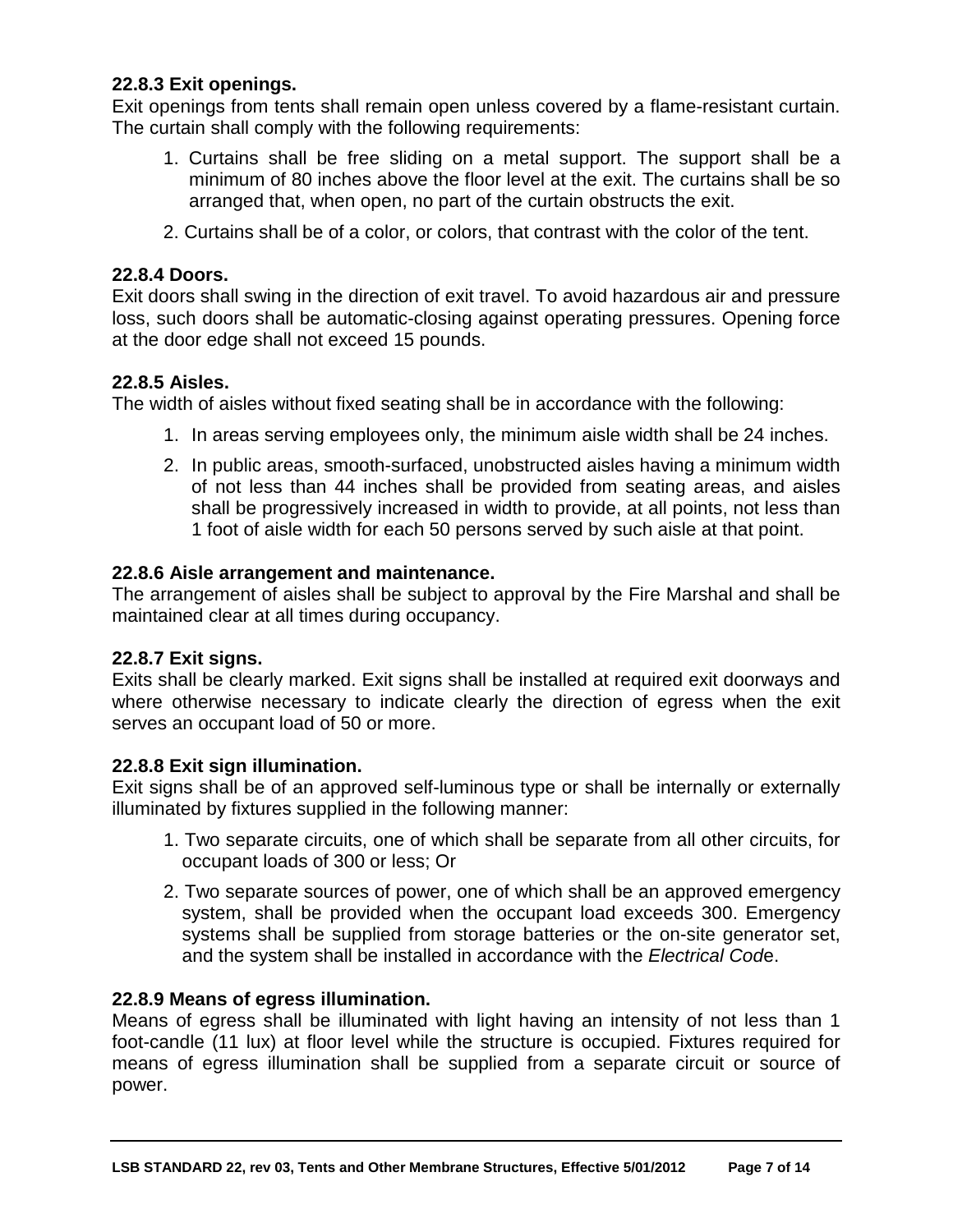#### <span id="page-10-0"></span>**22.8.10 Maintenance of means of egress.**

The required width of exits, aisles and passageways shall be maintained at all times to a public way. Guy wires, guy ropes and other support members shall not cross a means of egress at a height of less than 8 feet. The surface of means of egress shall be maintained in an approved manner.

#### <span id="page-10-1"></span>**SECTION 22.9 --- HEATING AND COOKING EQUIPMENT**

#### <span id="page-10-2"></span>**22.9.1 Cooking.**

Cooking is prohibited within Tents, canopies, and air-supported, air-inflated or tensioned membrane structures, temporary membrane structures.

**Exception:** Tents approved and designated for cooking operations.

#### <span id="page-10-3"></span>**22.9.2 Food preparation operations.**

Operations such as warming of foods, cooking demonstrations and similar operations that use solid flammables, butane or other similar devices which do not pose an ignition hazard, shall be used to fuel equipment inside a tent, air-supported, air-inflated or tensioned membrane structure, temporary membrane structure or canopy shall be adequately protected to prevent tampering, damage by vehicles or other hazards and shall be located in an approved location.

#### <span id="page-10-4"></span>**22.9.3 Cooking tents.**

Tents where cooking is performed shall be separated from other tents, air-supported, air-inflated or tensioned membrane structures, temporary membrane structures or canopies by a minimum of 20 feet.

#### <span id="page-10-5"></span>**22.9.4 Cooking location.**

Within cooking tents the cooking and heating equipment shall not be located within 10 feet of exits or combustible materials.

#### <span id="page-10-6"></span>**22.9.5 Outdoors cooking.**

Outdoor cooking that produces sparks or grease-laden vapors shall not be performed within 20 feet from a tent, air-supported, air-inflated or tensioned membrane structure, temporary membrane structure or canopy.

#### <span id="page-10-7"></span>**22.9.6 Electrical heating and cooking equipment.**

Electrical cooking and heating equipment shall comply with the *Electrical Code*.

#### <span id="page-10-9"></span><span id="page-10-8"></span>**22.9.7 LP-gas use.**

#### **22.9.7.1 General.**

LP-gas equipment such as tanks, piping, hoses, fittings, valves, tubing and other related components shall be approved and in accordance with the *Fuel Gas Code*  and the *Fire Code*.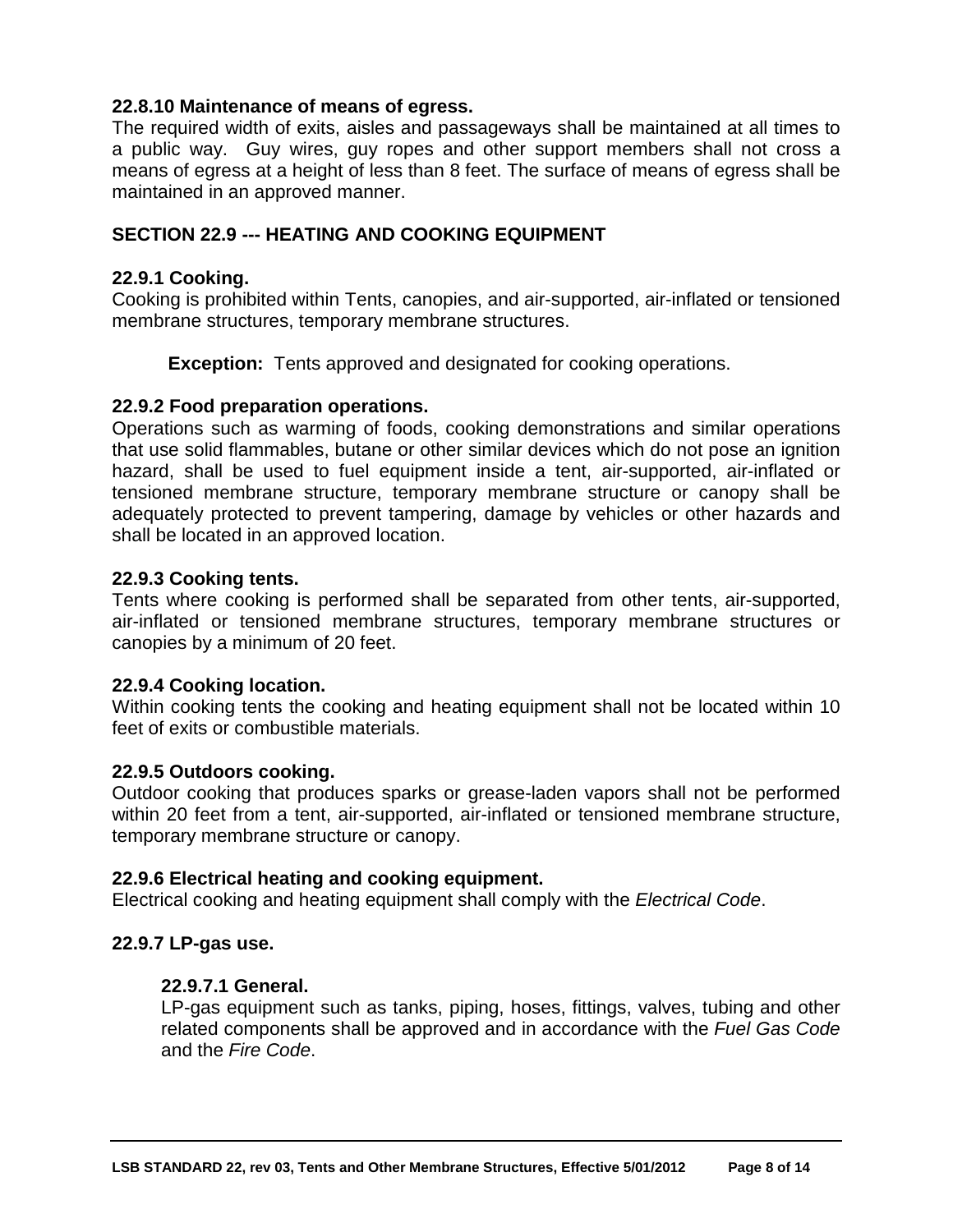#### <span id="page-11-0"></span>**22.9.7.2 Location of containers.**

LP-gas containers shall be located outside. Safety release valves shall be pointed away from the tent, air-supported, air-inflated or tensioned membrane structure, or canopy.

#### <span id="page-11-1"></span>**22.9.7.2.1 Containers 500 gallons or less.**

Portable LP-gas containers of 500 gallons or less capacity shall have a minimum separation between the containers and structure not less than 10 feet.

#### <span id="page-11-2"></span>**22.9.7.2.2 Containers more than 500 gallons.**

Portable LP-gas containers of more than 500 gallons capacity and shall have a minimum separation between the container and structures not less than 25 feet.

#### <span id="page-11-3"></span>**22.9.7.3 Protection and security.**

Portable LP-gas containers, piping, valves and fittings which are located outside and are being used to fuel equipment inside a tent, air-supported, air-inflated or tensioned membrane structure, temporary membrane structure or canopy shall be adequately protected to prevent tampering, damage by vehicles or other hazards and shall be located in an approved location. Portable LP-gas containers shall be securely fastened in place to prevent unauthorized movement.

#### <span id="page-11-4"></span>**SECTION 22.10 --- FLAMMABLE AND COMBUSTIBLE LIQUIDS**

#### <span id="page-11-5"></span>**22.10.1 Use.**

Flammable-liquid-fueled equipment shall not be used in tents, air-supported, air-inflated or tensioned membrane structures, temporary membrane structures or canopies.

#### <span id="page-11-6"></span>**22.10.2 Flammable and combustible liquid storage.**

Flammable and combustible liquids shall be stored outside in an approved manner not less than 50 feet from tents, air-supported, air-inflated or tensioned membrane structures, temporary membrane structures or canopies. Storage shall be in accordance with *The Fire Code*.

#### <span id="page-11-7"></span>**22.10.3 Refueling.**

Refueling shall be performed in an approved location not less than 20 feet from tents, air**-**supported, air-inflated or tensioned membrane structures, temporary membrane structures or canopies.

#### <span id="page-11-8"></span>**22.10.4 Spills.**

Flammable and combustible liquid spills shall be cleaned up immediately and disposed of in an approved manner.

#### <span id="page-11-9"></span>**SECTION 22.11 --- LIQUID- AND GAS-FUELED VEHICLES**

#### <span id="page-11-10"></span>**22.11.1 Display of motor vehicles.**

Liquid and gas-fueled vehicles and equipment used for display within tents, airsupported, air-inflated or tensioned membrane structures, temporary membrane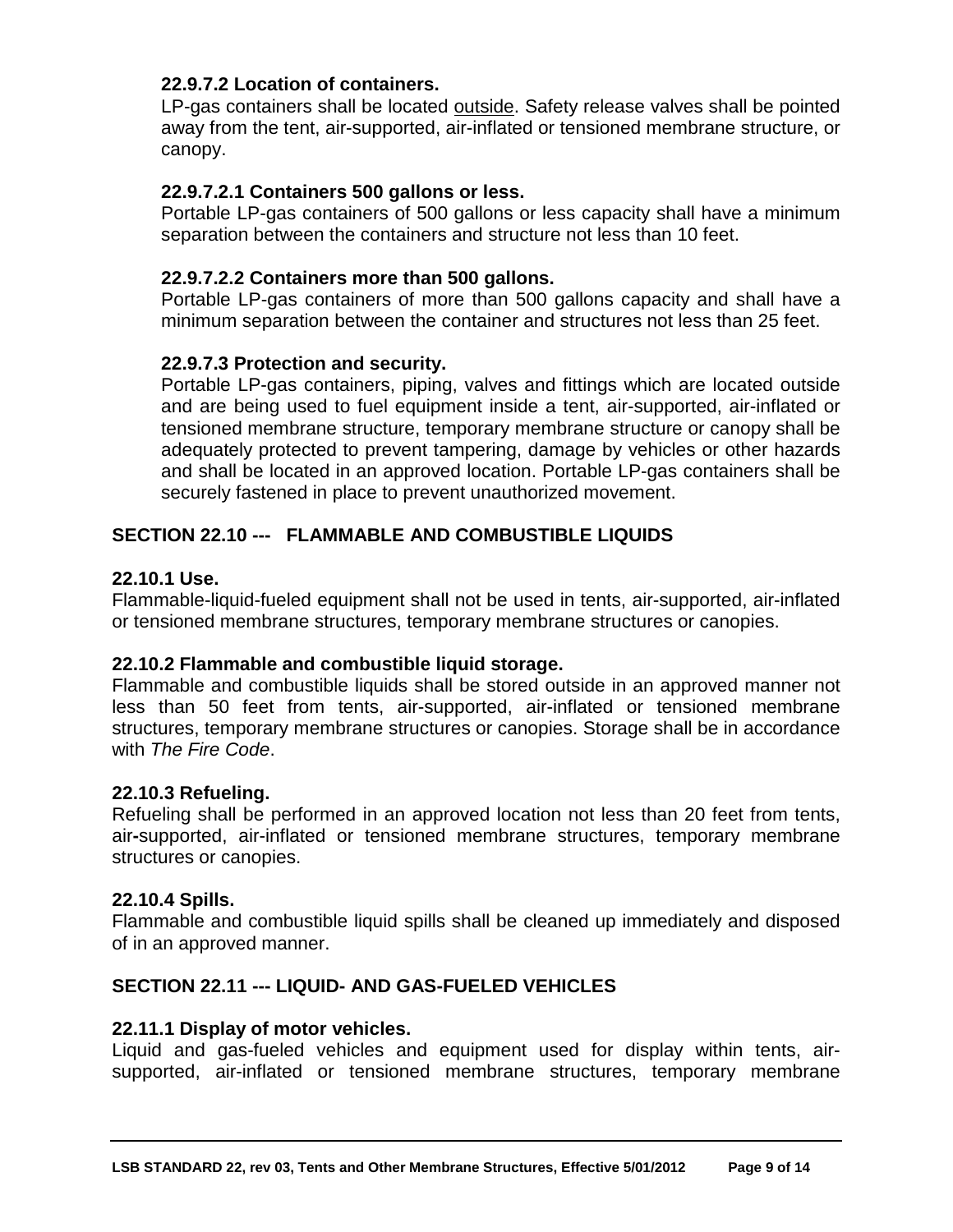structures or canopies shall be in accordance with the *Fire Code and LSB Standard 25, Safety Inspections for Vehicles on Indoor Display*.

#### <span id="page-12-0"></span>**22.11.2 Competitions and demonstrations.**

Liquid- and gas-fueled vehicles and equipment used for competition or demonstration within a tent, air-supported, air-inflated or tensioned membrane structure, temporary membrane structure or canopy shall comply with the *Fire Code*.

#### <span id="page-12-1"></span>**22.11.3 Generators.**

Generators and other internal combustion power sources shall be separated from tents, air-supported, air-inflated or tensioned membrane structures, temporary membrane structures or canopies by a minimum of 20 feet and shall be isolated from contact with the public by fencing, enclosure or other approved means.

#### <span id="page-12-2"></span>**22.11.4 Fuel storage.**

Fuel for vehicles or equipment shall be stored in approved containers at an approved location outside of the structure and not less than 50 feet from tents, air-supported, airinflated or tensioned membrane structures, temporary membrane structures or canopies. Storage shall be in accordance with the *Fire Code*.

#### <span id="page-12-3"></span>**22.11.5 Fueling.**

Refueling shall be performed outside of the structure in an approved location not less than 20 feet from tents, air**-**supported, air-inflated or tensioned membrane structures, temporary membrane structures or canopies.

#### <span id="page-12-4"></span>**22.11.6 Spills.**

Fuel spills shall be cleaned up immediately and disposed of in an approved manner.

#### <span id="page-12-5"></span>**SECTION 22.12 --- HOUSEKEEPING**

#### <span id="page-12-6"></span>**22.12.1 Vegetation removal.**

Combustible vegetation shall be removed from the area occupied by a tent, airsupported, air-inflated or tensioned membrane structure, temporary membrane structure or canopy and from areas within 30 feet of such structures.

#### <span id="page-12-7"></span>**22.12.2 Waste material.**

The floor surface inside tents, air-supported, air-inflated or tensioned membrane structures, temporary membrane structures or canopies and the grounds outside and within a 30-foot perimeter shall be kept clear of trash and combustible waste accumulation. Such waste shall be stored in approved containers until removed from the premises.

#### <span id="page-12-8"></span>**SECTION 22.13 --- STANDBY PERSONNEL**

#### <span id="page-12-9"></span>**22.13.1 General.**

In accordance with the *Fire Code*, the Fire Marshal is authorized to require one or more standby inspectors be provided, when it is essential for public safety in a place of assembly or any other place where people congregate, because of the number of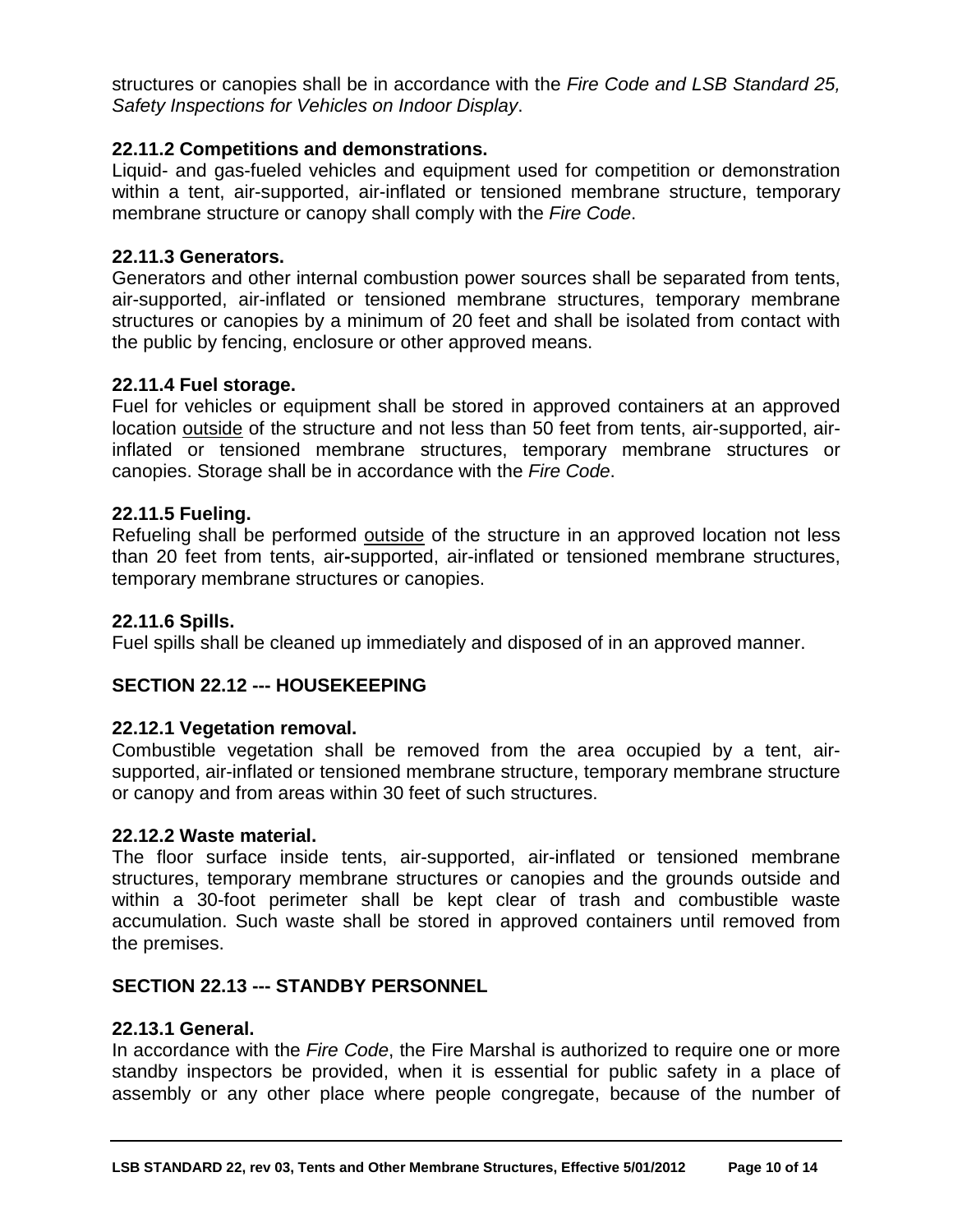persons, or the nature of the performance, exhibition, display, contest or activity. When required, the owner, agent or lessee shall employ one or more approved standby personnel on duty. The jurisdiction shall provide the standby personnel upon payment of fees specified in the *Fire Code*. The standby personnel assigned shall be in uniform and shall remain on duty during the times such places are open to the public, or when such activity is being conducted.

#### <span id="page-13-0"></span>**22.13.2 Crowd managers.**

When it is essential for public safety in a place of assembly or any other place where people congregate, because of the number of persons, or the nature of the performance, contest or activity, the owner, agent or lessee shall provide trained crowd managers or crowd manager supervisors at a ratio of one crowd manager/supervisor for every 250 occupants.

#### <span id="page-13-1"></span>**SECTION 22.14 --- OCCUPANCY CAPACITY SIGNS**

#### <span id="page-13-2"></span>**22.14.1. Where required.**

Rooms having an occupancy load of 50 or more where fixed seating is not installed, and which are used for classroom, assembly or similar purpose, shall have the maximum occupancy capacity of the room posted on an approved sign adjacent to the main exit from the room. Additional signs may be required as deemed necessary by the Fire Marshal for rooms without a distinct main exit or multiple main exits. (The maximum occupancy load in a building or portion of a building shall not exceed the amount specified in the *Building Code*.)

#### <span id="page-13-3"></span>**22.14.2. Sub-dividable rooms.**

Rooms with areas that are sub-dividable into smaller separated rooms, with occupancy loads of 50 or more persons, shall have room capacity signs posted by the main exit for each separate room in addition the main room sign.

#### <span id="page-13-4"></span>**22.14.3. Sign construction.**

Signs shall be constructed of durable materials, with minimum of 1-inch block letters and numbers, on a contrasting background so as to be readily visible. The number of occupants permitted for each room use and the room identification for each separate room area (where provided) shall be included on the sign. (See Figure 22.14.3, Page 12, Sign Example)

#### <span id="page-13-5"></span>**22.14.4. Sign placement.**

The sign shall be located in a conspicuous location not obstructed by doors, curtains, poster board stands, furniture, room dividers, or similar items. The sign shall be posted not more than 60-inches or less than 48-inches above the floor.

#### <span id="page-13-6"></span>**22.14.5. Sign maintenance.**

The owner or the owner's authorized agent shall maintain all occupancy capacity signs legible.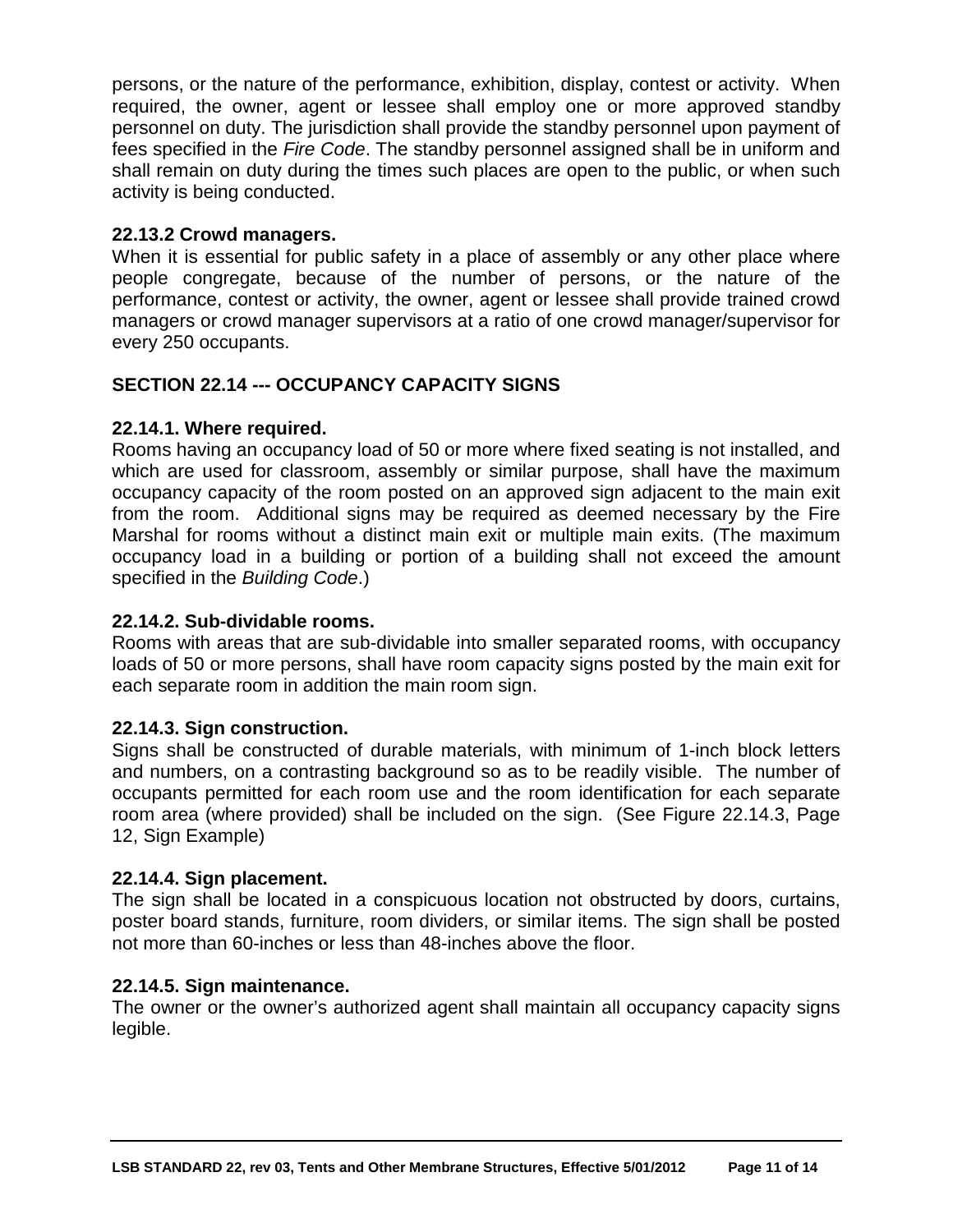**Figure 22.14.3** SIGN EXAMPLE: (Reference: Current edition of the Fire Code) Large lettering shall be a minimum 1" in height. Small lettering shall be a minimum of 3/8" in height.

# **MAXIMUM OCCUPANCY \_\_\_\_\_\_\_ PERSONS**

**FIRE MARSHAL CITY OF HOUSTON** 

**(NOTE: Occupancy sign is not to scale. Background shall contrast lettering.)**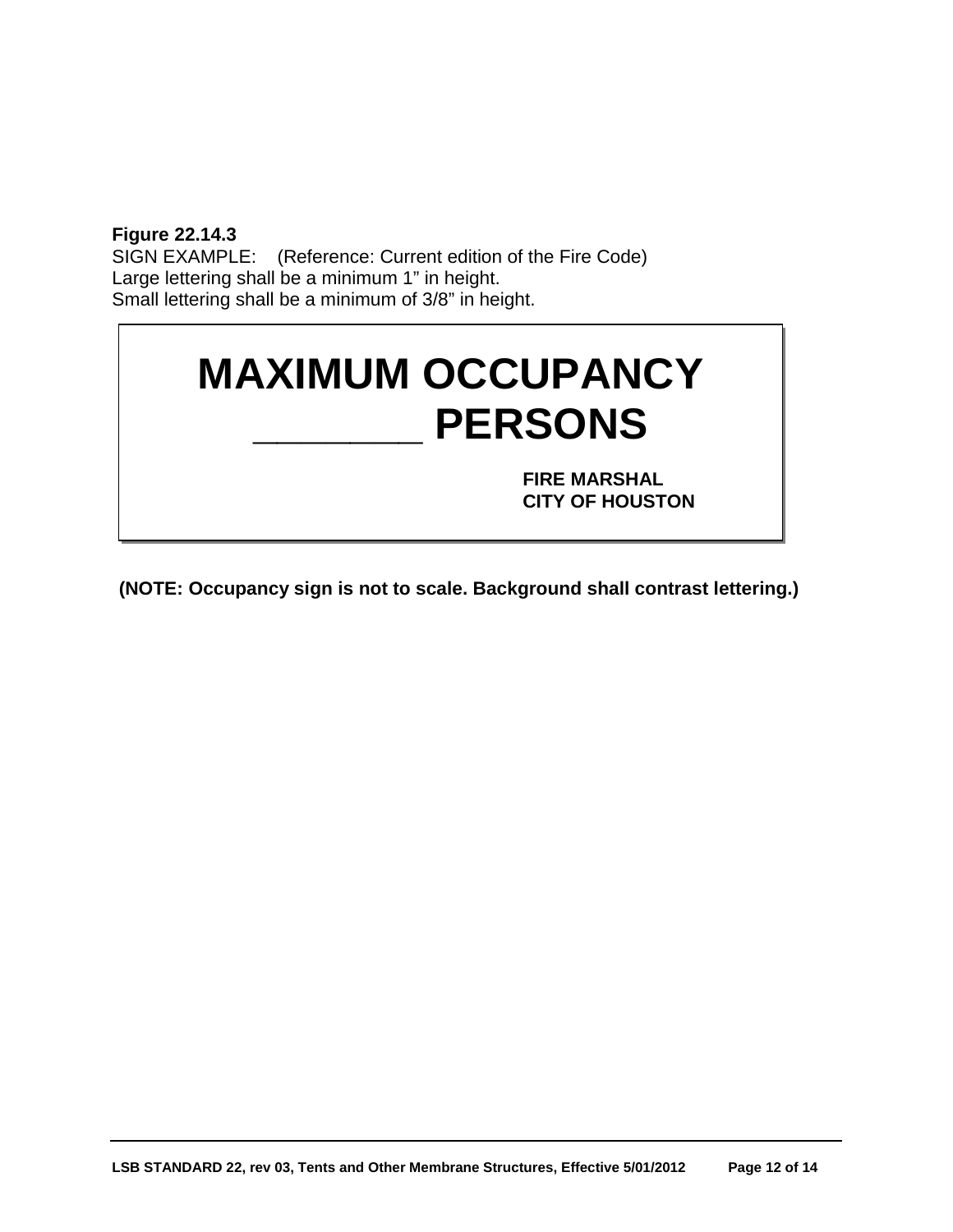#### **Table 22.8 - EGRESS REQUIREMENTS FOR TENTS AND CANOPIES**

#### **MINIMUM NUMBER OF MEANS OF EGRESS AND MEANS OF EGRESS WIDTHS FROM TEMPORARY MEMBRANE STRUCTURES, TENTS AND CANOPIES**

| <b>Occupant</b><br>Load | <b>Minimum</b><br>Number of<br>Means of<br><b>Egress</b> | <b>Minimum</b><br><b>Width of each</b><br>Means of<br><b>Egress</b><br>(inches)<br><b>Tent or Canopy</b> | <b>Minimum Width</b><br>of each Means<br>of Egress<br>(inches)<br><b>Membrane</b><br><b>Structure</b> |
|-------------------------|----------------------------------------------------------|----------------------------------------------------------------------------------------------------------|-------------------------------------------------------------------------------------------------------|
| 10 to 100               | $\mathbf{2}$                                             | 72                                                                                                       | 36                                                                                                    |
| 200 to 499              | 3                                                        | 72                                                                                                       | 72                                                                                                    |
| 500 to 999              | 4                                                        | 96                                                                                                       | 72                                                                                                    |
| 1,000 to<br>1,999       | 5                                                        | 120                                                                                                      | 96                                                                                                    |
| 2,000 to<br>2,999       | 6                                                        | 120                                                                                                      | 96                                                                                                    |
| Over 3,000 <sup>a</sup> |                                                          | 120                                                                                                      | 96                                                                                                    |

a. When the occupant load exceeds 3,000, the total width of means of egress in inches shall not be less than the total occupant load multiplied by 0.2 inches per person.